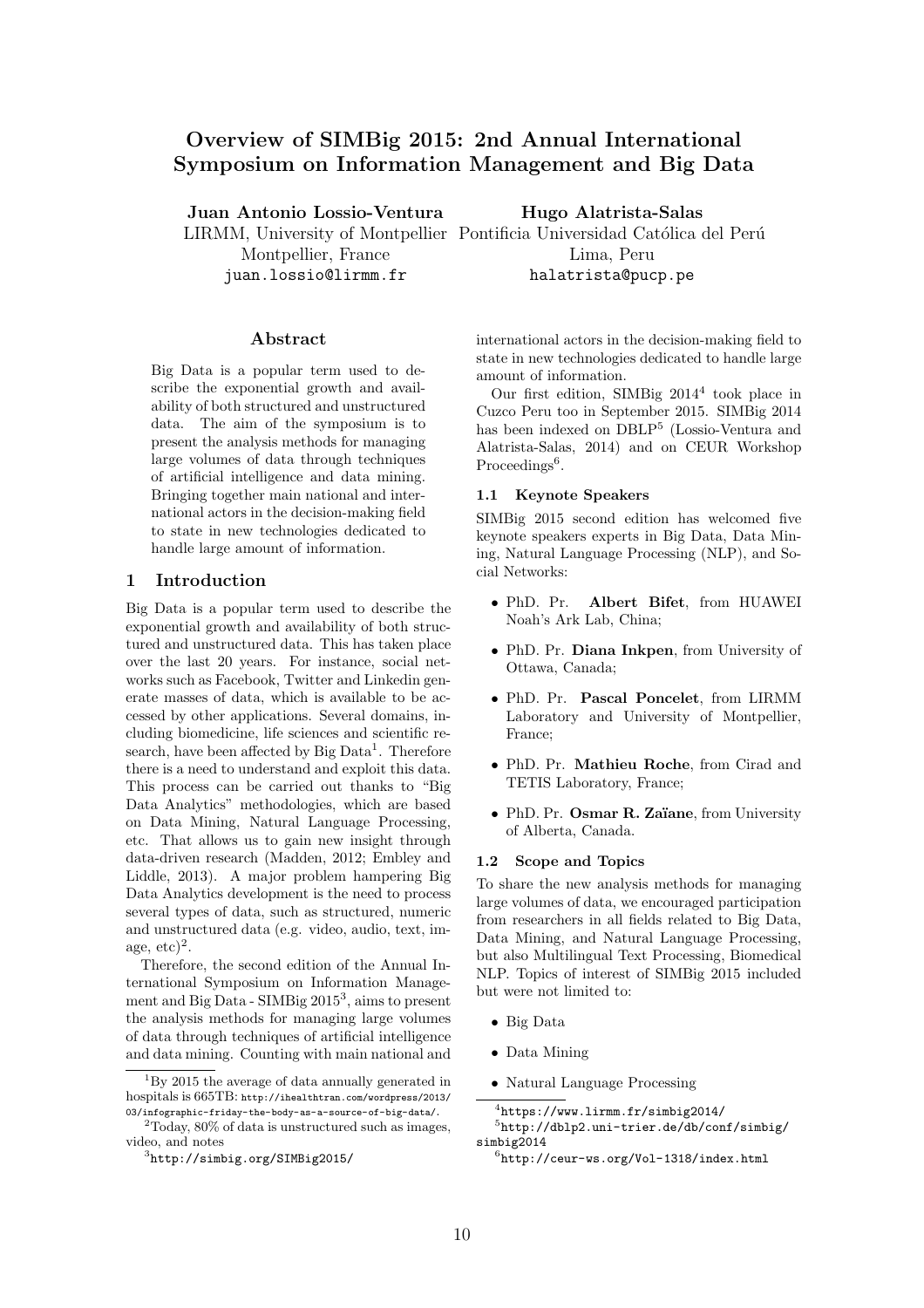- *•* Bio NLP
- *•* Text Mining
- *•* Information Retrieval
- *•* Machine Learning
- *•* Semantic Web
- *•* Ontologies
- *•* Web Mining
- *•* Knowledge Representation and Linked Open Data
- *•* Social Networks, Social Web, and Web Science
- *•* Information visualization
- *•* OLAP, Data Warehousing
- *•* Business Intelligence
- *•* Spatiotemporal Data
- *•* Health Care
- *•* Agent-based Systems
- *•* Reasoning and Logic
- *•* Constraints, Satisfiability, and Search

# 2 Latin American and Peruvian Academic Goals of the Symposium

The academic goals of the symposium are varied, among which we can list the following:

- Meet Latin American and foreign researchers, teachers, and students belonging to several domains of computer sciences, specially related to Big Data.
- Promote the production of scientific articles, which will be evaluated by the international scientific community, in order to receive a feedback from experts.
- *•* Foster partnerships between Latin American universities, local universities and European universities.
- *•* Promote the creation of alliances between Peruvian universities, enabling decentralization of education.
- *•* Motivate students to learn more about computer sciences research to solve problems related to the management of information and Big Data.
- Promote the research in Peruvian universities, mainly those belonging to the local organizing committee.
- *•* Create connections, forming networks of partnerships between companies and universities.
- *•* Promote the local and international tourism, in order to show to the participants the architecture, gastronomy and local cultural heritage.

# 3 Track on Web and Text Intelligence (WTI 2015)

Web and text intelligence are related areas that have been used to improve human computer interaction both in general and in particular to explore and analyze information that is available on the Internet. With the advent of social networks and the emergence of services such as Facebook, Twitter, and others, research in these areas has been greatly enhanced. In recent years, shared knowledge and experiences have established new and different types of personal and communal relationships which have been leveraged by social networks scientists to produce new insights. In addition there has been a huge increase in community activities on social networks.

The Web and Text Intelligence (WTI) track of SIMBig 2015 have provided a forum that brought together researchers and practitioners for exploring technologies, issues, experiences and applications that help us to understand the Web and to build automatic tools to better exploit this complex environment. The WTI track has fostered collaborations, exchange of ideas and experiences among people working in a variety of highly crossdisciplinary research fields such as computer science, linguistics, statistics, sociology, economics, and business.

The WTI track is a follow up of the 4th International Workshop on Web and Text Intelligence<sup>7</sup>, which took place in Curitiba, Brazil, October 2012, as a workshop of BRACIS 2012; the 3rd International Workshop on Web and Text Intelligence<sup>8</sup>. which took place in São Bernardo, Brazil, October 2010, as a workshop of SBIA10; the 2nd International Workshop on Web and Text Intelligence<sup>9</sup>. which took place in São Carlos, Brazil, September 2009, as a workshop of STIL09; the 1st Web and Network Intelligence<sup>10</sup>, which took place in Aveiro, Portugal, October 2009, as a thematic track of EPIA09; and the 1st International Workshop on Web and Text Intelligence, which took place in

 $^{7}$ http://www.labic.icmc.usp.br/wti2012/

 $8$ http://www.labic.icmc.usp.br/wti2010/

 $^{9}$ http://www.labic.icmc.usp.br/wti2009/

 $^{10}$ http://epia2009.web.ua.pt/wni/